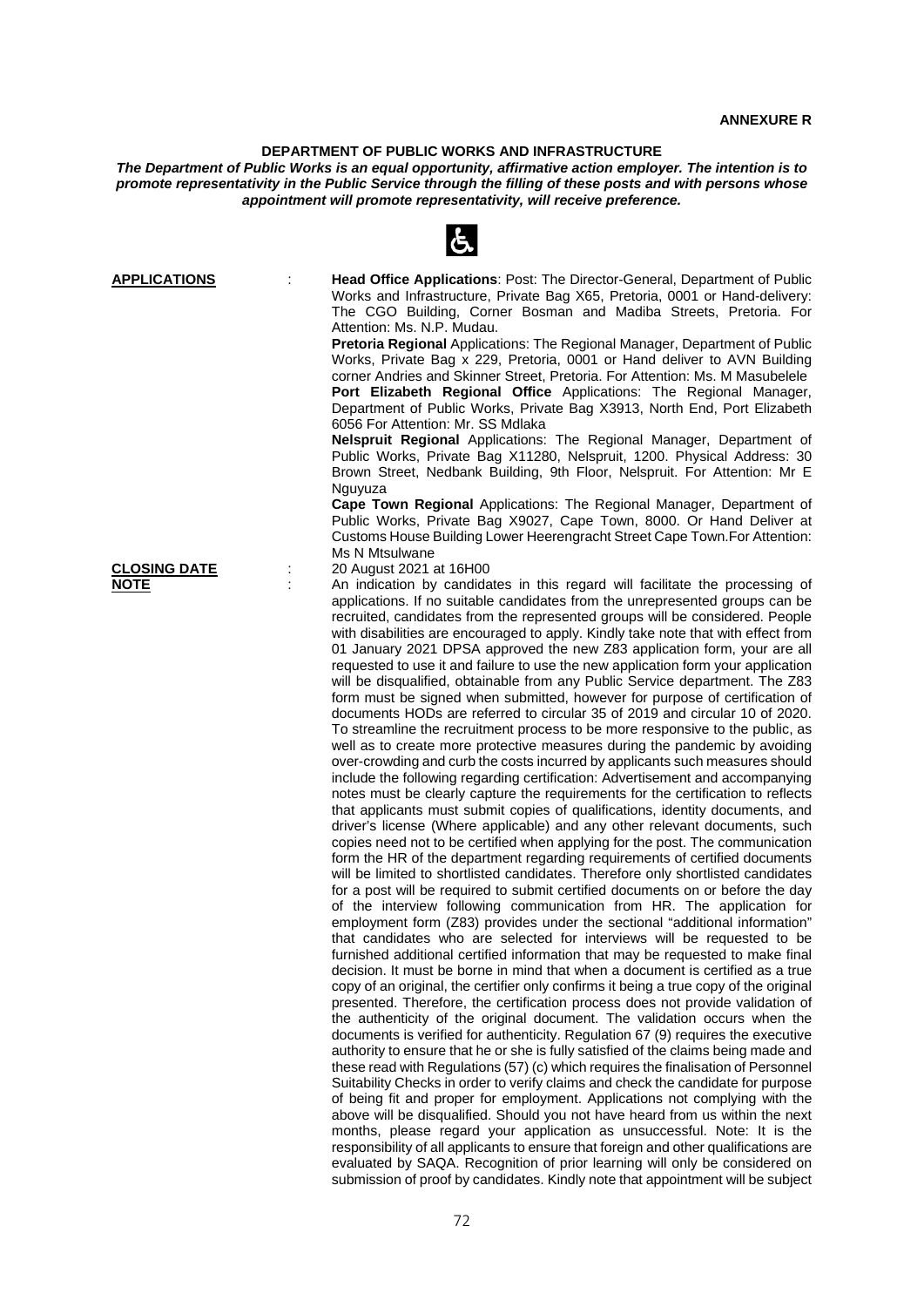to verification of qualifications and a security clearance. Faxed, e-mailed or late applications will NOT be accepted. Shortlisted candidates must be willing to undergo normal vetting and verification processes. Should you not have heard from us within the next months, please regard your application as unsuccessful.

**ERRATUM**: Kindly note that the following post was advertised in Public Service Vacancy Circular 25 dated 16 July 2021 (1) Construction Project Manager: Centre: Kimberly Regional Office (2 Posts) Ref No: 2021/211 was advertised with the incorrect enquiries: for Kimberley Office: Mr. T Van den Berg, Tel no: (053) 838 5204, the correct enquires is as follows: Mr. JP Marais Tel no. 053 838 5288.

## **OTHER POSTS**

| <b>POST 26/93</b> | DEPUTY DIRECTOR: USER DEMAND MANAGEMENT: SAPS, CSP & IPID |
|-------------------|-----------------------------------------------------------|
|                   | <b>REF NO: 2021/237</b>                                   |

**SALARY** : R869 007 per annum, (All-inclusive salary package) (total package to be structured in accordance with the rules of the Middle Management Service) **CENTRE** : Head Office (Pretoria)<br> **REQUIREMENTS** : A three year tertiary of

A three year tertiary qualification in Communication, Marketing, Commerce, Built Environment, Legal & Public Administration. Junior management experience in the field of key account management, preferably at strategic office level within the Public Service Sector. Knowledge of Government Immovable Asset Management Act (GIAMA); Works Control System (WCS); Property Management Information System (PMIS); Public Finance Management Act (PFMA); Treasury Regulations; financial management and administration; working knowledge of the built environment; programme, project, property and facilities management; construction regulations; occupational health and safety; procurement processes and systems. Knowledge of Infrastructure Management Development System (IDMS). Must be in possession of a Code 8 (Code B) Driver's License. Skills: Advanced interpersonal, written, verbal communication and presentation skills, advanced numeracy and computer literacy. Client relationship management, ability to work under pressure; provide training to clients and staff, facilitation of meetings and related industry information research. Willingness and ability to adapt work schedule in accordance with office requirements. Dispute resolution and conflict management. Performance management and development of staff efficiency in relation to assigned duties.

**DUTIES** To manage the accommodation requirements of the South African Police Service, Civilian Secretariat of Police and Independent Police Investigative Directorate portfolio in alignment with GIAMA. Verify accommodation requests to determine correctness; assess and analyse accommodation requirements; issue procurement instructions or pre-design information requests to relevant internal stakeholders; liaise with South African Police Service, Civilian Secretariat of Police and Independent Police Investigative Directorate regarding their project (capital works and planned maintenance) and leasing services, facilities management and general maintenance; interact with DPWI and client regional offices and service providers; assist client with request for funding of accommodation needs; compile reports and submit to the Director for internal and external clients or on request of Management. Convene and chair client liaison forums meetings. Assist and train clients in the compilation of User Asset Management Plans and provide guidance on Custodial Asset Management Plans. Co-ordinate and monitor the budget and expenditure levels of South African Police Service, Civilian Secretariat of Police and Independent Police Investigative Directorate portfolios; monitor expenditure levels; align cash flows, project plans and quality reports per service on a monthly basis; compile client specific reports of expenditure and distribute reports to client departments; liaise with the Directorate, Financial Accounting with regard to the availability of funding; facilitate confirmation of funds for clients' leased accommodation. Provide support to management with general office functions related to the accommodation portfolio of South African Police Service, Civilian Secretariat of Police and Independent Police Investigative Directorate; liaise with project managers on progress per project; verify registered services on the Work Control System (WCS); co-ordinate and attend progress site meetings with clients executing units and service providers as and when required; compile agenda and minutes of meetings; liaise with and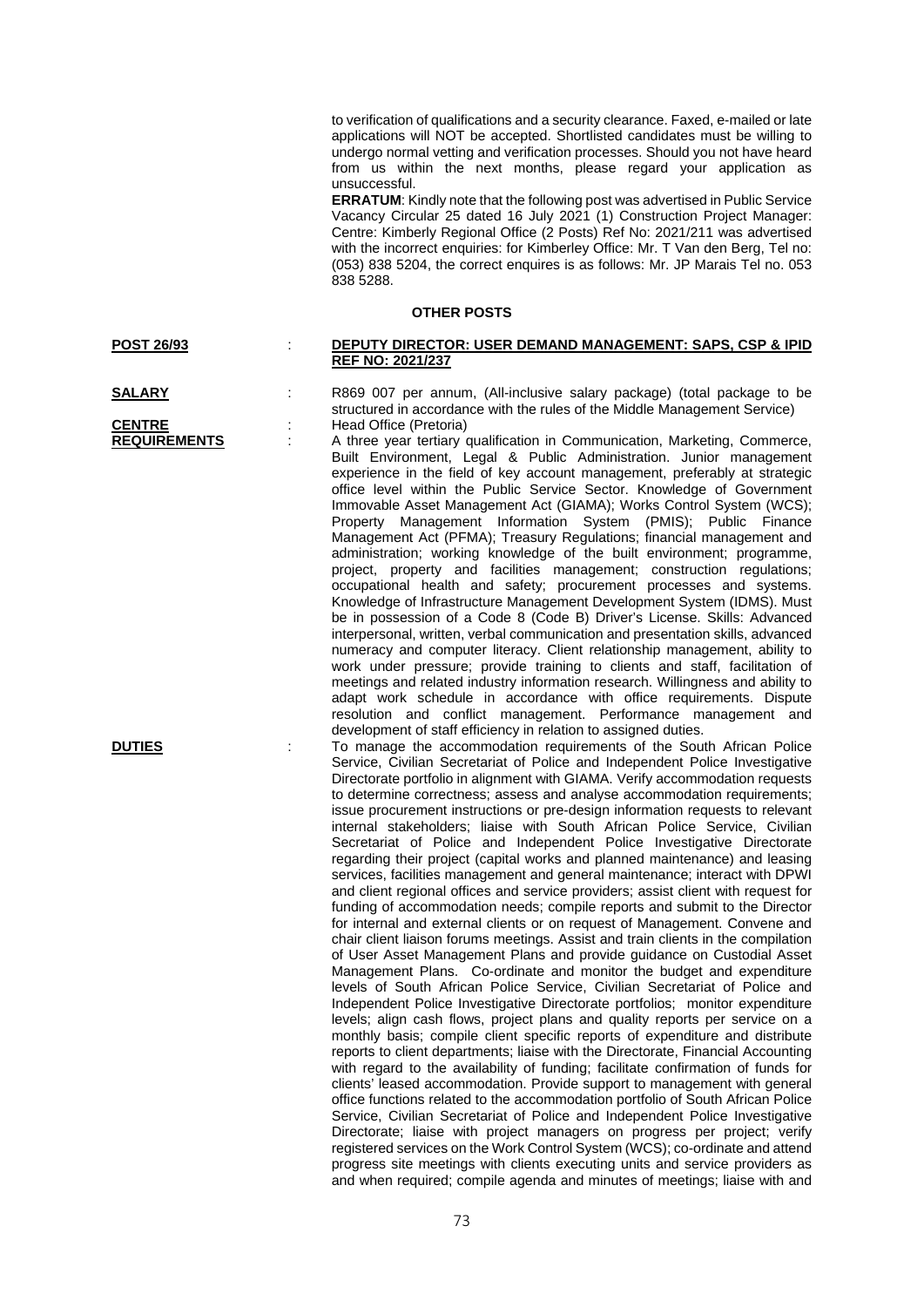| <b>ENQUIRIES</b>                                      | maintain seamless internal operations through interaction with regional offices.<br>Manage the Sub Directorate: User Demand Management and undertake all<br>administrative functions required with regard to financial and HR<br>administration. Establish, implement and maintain efficient and effective<br>communication and client relationships. Develop and manage the operational<br>and financial plan of the sub-directorate and report on progress as required.<br>Develop implement and maintain processes to ensure proper control of work.<br>Compile and submit all required administrative reports. Chair and serve on task<br>teams as required. Manage the procurement of asset to maintain optimal<br>functioning of the sub-directorate. Plan and allocate work. Conduct quality<br>assessment on submissions from the unit to both internal and external<br>stakeholders.<br>Mr. B Kgasoane, Tel No: (012) 406 2020                                                                                                                                                                                                                                                                                                                                                                                                                                                                                                                                                                                                                                                                                                                                                                                                                                                                                                                                                                                  |
|-------------------------------------------------------|--------------------------------------------------------------------------------------------------------------------------------------------------------------------------------------------------------------------------------------------------------------------------------------------------------------------------------------------------------------------------------------------------------------------------------------------------------------------------------------------------------------------------------------------------------------------------------------------------------------------------------------------------------------------------------------------------------------------------------------------------------------------------------------------------------------------------------------------------------------------------------------------------------------------------------------------------------------------------------------------------------------------------------------------------------------------------------------------------------------------------------------------------------------------------------------------------------------------------------------------------------------------------------------------------------------------------------------------------------------------------------------------------------------------------------------------------------------------------------------------------------------------------------------------------------------------------------------------------------------------------------------------------------------------------------------------------------------------------------------------------------------------------------------------------------------------------------------------------------------------------------------------------------------------------|
| <b>POST 26/94</b>                                     | DEPUTY DIRECTOR: PROPERTY PERFORMANCE MANAGEMENT<br>(SOUTH AFRICAN POLICE SERVICES) REF NO: 2021/238                                                                                                                                                                                                                                                                                                                                                                                                                                                                                                                                                                                                                                                                                                                                                                                                                                                                                                                                                                                                                                                                                                                                                                                                                                                                                                                                                                                                                                                                                                                                                                                                                                                                                                                                                                                                                     |
| <u>SALARY</u><br><b>CENTRE</b><br><b>REQUIREMENTS</b> | R869 007 per annum, (All-inclusive salary package) (total package to be<br>structured in accordance with the rules of the Middle Management Service)<br>Head Office (Pretoria)<br>A three year tertiary qualification preferably in the Built Environment.                                                                                                                                                                                                                                                                                                                                                                                                                                                                                                                                                                                                                                                                                                                                                                                                                                                                                                                                                                                                                                                                                                                                                                                                                                                                                                                                                                                                                                                                                                                                                                                                                                                               |
| <b>DUTIES</b>                                         | Appropriate relevant experience in Immovable Asset / Property / Facilities<br>Management at Assistant Director Level. A valid unendorsed RSA driver's<br>license. Knowledge: Asset (immovable) Management. Facilities Management.<br>Property Management. Government Immovable Asset Management Act<br>(GIAMA), 2007. Public Finance Management Act (PFMA), 1999. Treasury<br>Regulations. Property related legislations. Project Management. Skills:<br>Problem solving. Planning and organising. Strategic planning. Time<br>management. Computer literacy. Facilitation. Writing. Analytical. Good<br>communication. Interpersonal. Personal Attributes: Goal and solution<br>orientated. Self-driven. Assertiveness. People and client orientated. Team<br>player. Innovative. Ability to adapt work schedule in response to operational<br>requirements. Willingness to travel.<br>The incumbent will be responsible for the immovable asset management<br>functions within the department with the following key result areas aligned to<br>the approved Strategic Plan, Annual Performance Plan and Business Plan:<br>Assess the performance (i.e. physical, functional & financial) of state-owned<br>facilities and recommend possible intervention measures. Assess the<br>leasehold portfolio and recommend suitable accommodation solutions. Assist<br>with the development / review of Custodian Asset (immovable) Management<br>Plans. Develop Implementation Programmes to address user departments and<br>accommodation requirements.<br>Programme Management.<br>custodian's<br>Prioritise investment solutions in line with life cycle asset (immovable)<br>management principles. Develop Asset (immovable) Management policies,<br>strategies and guidelines. Provide management support to the directorate /<br>section. General management of immovable assets under the custodianship<br>of DPWI. |
| <b>ENQUIRIES</b>                                      | Ms. CM Maseloane, Tel No: (012) 406 1908                                                                                                                                                                                                                                                                                                                                                                                                                                                                                                                                                                                                                                                                                                                                                                                                                                                                                                                                                                                                                                                                                                                                                                                                                                                                                                                                                                                                                                                                                                                                                                                                                                                                                                                                                                                                                                                                                 |
| <b>POST 26/95</b>                                     | DEPUTY DIRECTOR: EPWP DATA MANAGEMENT REF NO: 2021/239                                                                                                                                                                                                                                                                                                                                                                                                                                                                                                                                                                                                                                                                                                                                                                                                                                                                                                                                                                                                                                                                                                                                                                                                                                                                                                                                                                                                                                                                                                                                                                                                                                                                                                                                                                                                                                                                   |
| <b>SALARY</b>                                         | R869 007 per annum, (All-inclusive salary package) (total package to be<br>structured in accordance with the rules of the Middle Management Service)                                                                                                                                                                                                                                                                                                                                                                                                                                                                                                                                                                                                                                                                                                                                                                                                                                                                                                                                                                                                                                                                                                                                                                                                                                                                                                                                                                                                                                                                                                                                                                                                                                                                                                                                                                     |
| <b>CENTRE</b><br><b>REQUIREMENTS</b>                  | Head office (Pretoria)<br>A three year tertiary qualification in Statistics/Information Systems or relevant<br>qualification. Appropriate of functional work experience in data management<br>and statistical analysis. Knowledge: Expanded Public Works Programme,<br>EPWP reporting requirements; Prescripts governing the EPWP Skills: Data<br>analysis and report writing, Analytical problem solving, Advanced Ms Excel,<br>Sound numerical and analytical acumen, advanced report writing, strong<br>interpersonal and communication skills. Presentation. Willingness to adapt to<br>a working schedule in accordance with office requirements. Willingness to<br>travel for work purposes. Valid driver's License.                                                                                                                                                                                                                                                                                                                                                                                                                                                                                                                                                                                                                                                                                                                                                                                                                                                                                                                                                                                                                                                                                                                                                                                               |
| <b>DUTIES</b>                                         | Development and publication of quarterly integrated EPWP Monitoring and<br>Evaluation reports. Development and the publication of monthly EPWP<br>variance reports by sphere, sector, programme and province. Development<br>and the publication of monthly EPWP progress reports (All spheres).                                                                                                                                                                                                                                                                                                                                                                                                                                                                                                                                                                                                                                                                                                                                                                                                                                                                                                                                                                                                                                                                                                                                                                                                                                                                                                                                                                                                                                                                                                                                                                                                                         |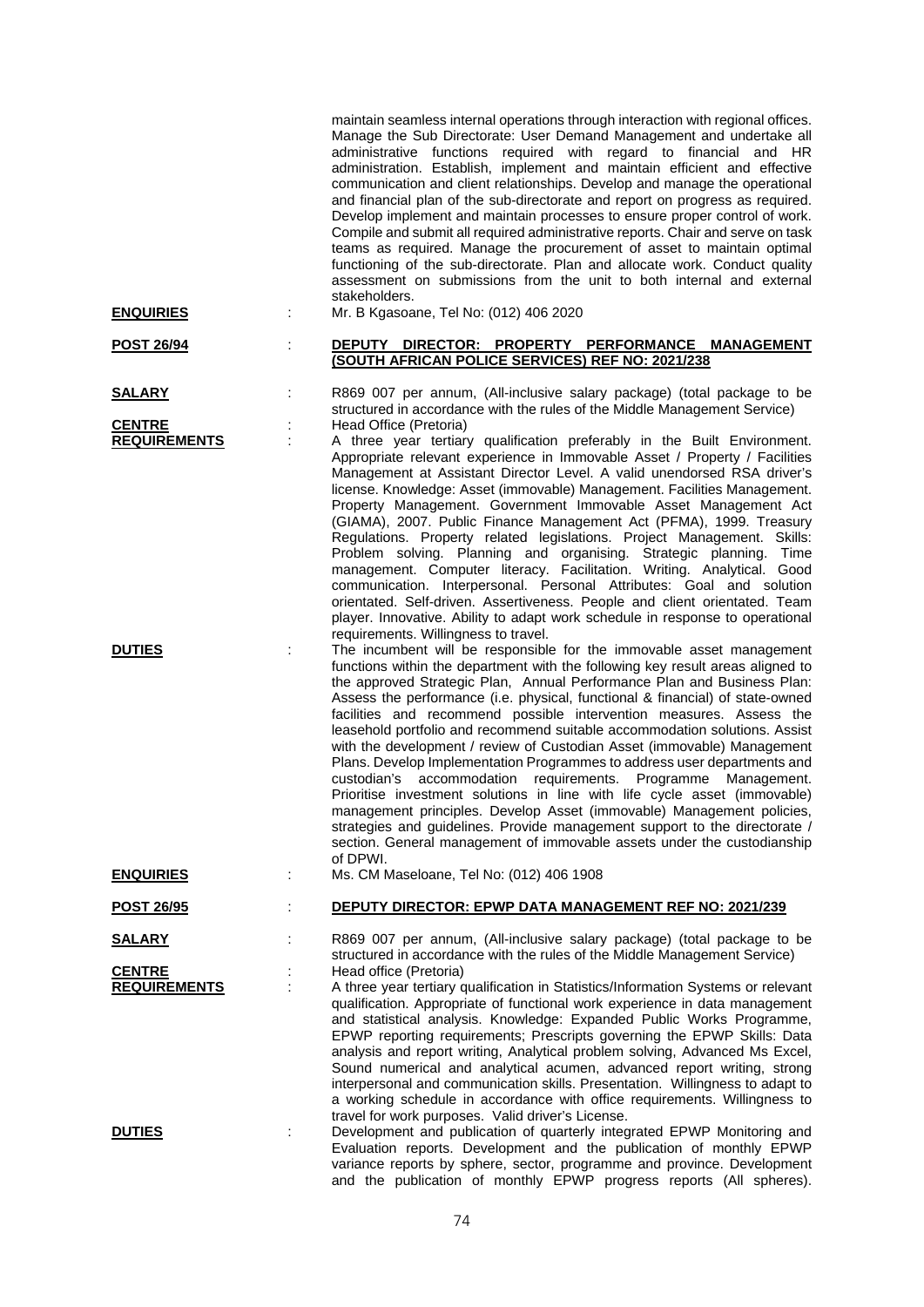| <b>ENQUIRIES</b>                                      |   | Presentation of EPWP progress against targets and the interpretation of these<br>results at diverse EPWP forums. Development and maintenance of the EPWP<br>Reporting System. System integration and testing. Facilitate audits of the<br><b>EPWP Reporting System.</b><br>Ms. T Maluleke, Tel No: (076) 420 8083                                                                                                                                                                                                                                                                                                                                                                                                                                                                                                                                                                                                                                                                                                                                                                                                                                                                                                                                                                                                                                       |
|-------------------------------------------------------|---|---------------------------------------------------------------------------------------------------------------------------------------------------------------------------------------------------------------------------------------------------------------------------------------------------------------------------------------------------------------------------------------------------------------------------------------------------------------------------------------------------------------------------------------------------------------------------------------------------------------------------------------------------------------------------------------------------------------------------------------------------------------------------------------------------------------------------------------------------------------------------------------------------------------------------------------------------------------------------------------------------------------------------------------------------------------------------------------------------------------------------------------------------------------------------------------------------------------------------------------------------------------------------------------------------------------------------------------------------------|
| <b>POST 26/96</b>                                     |   | DEPUTY DIRECTOR: FINANCIAL ACCOUNTS AND BUDGETS REF NO:<br>2021/240                                                                                                                                                                                                                                                                                                                                                                                                                                                                                                                                                                                                                                                                                                                                                                                                                                                                                                                                                                                                                                                                                                                                                                                                                                                                                     |
| <u>SALARY</u>                                         |   | R733 257 per annum, (All-inclusive salary package) (Total package to be<br>structured in accordance with the rules of the Middle Management Service                                                                                                                                                                                                                                                                                                                                                                                                                                                                                                                                                                                                                                                                                                                                                                                                                                                                                                                                                                                                                                                                                                                                                                                                     |
| <b>CENTRE</b><br><b>REQUIREMENTS</b><br><b>DUTIES</b> | t | Port Elizabeth Regional Office<br>A three year tertiary qualification in Financial Management/Financial<br>Accounting. CA (SA) will be added advantage; appropriate relevant experience<br>and supervisory level and valid driver's license. Working knowledge of<br>GRAP/GAAP, Financial Management and Accounting. Knowledge of Public<br>Finance Management Act (PFMA), National Treasury Regulations; Knowledge<br>of financial and operational prescripts that governs the Department and Public<br>Sector; must have budgeting knowledge and skills. Must have payroll and basic<br>conditions of service knowledge; Knowledge in Supply Chain Management;<br>Knowledge of transversal systems used in Public Sector e.g. BAS, PERSAL<br>and LOGIS and internal systems used by the department e.g. SAGE, Archibus,<br>WCS and PMIS will be added advantage. Skills and Competencies:<br>Interpersonal and diplomacy; Management Skills, Good communication skills<br>(written and verbal). Problem solving and decision making skills, Ability to work<br>under pressure and meet deadlines. Computer literacy (MS Word, Excel,<br>Power Point and Outlook); Numerical, Analytical, Reporting, Financial skills;<br>Assertiveness, Accuracy and attention to detail.<br>Advise and assist Director: Finance in the exercising of pers, functions |
|                                                       |   | assigned and delegations and render effective and efficient support to clients;<br>Ensure the effective implementation of and compliance with applicable acts,<br>regulations and prescripts; Develop in-house control mechanisms for all<br>operations; Review business processes regarding all functions performed<br>within the unit; Prioritise and facilitate the compilation of budget input as<br>required by Head Office; Complete the MTEF requirements; Effective efficient<br>management of expenditure, revenue, suspense accounts and reconciliation<br>of business systems with the best practice accounting norms and standards;<br>Prepare financial statements and ensure that accruals and commitments are<br>recorded in line with relevant accounting standard. Coordinate and facilitate<br>internal and external audits and inspections and reports to audit steering<br>committee; Management and supervision of staff within unit. Identify and<br>facilitate internal and external training for the staff.                                                                                                                                                                                                                                                                                                                     |
| <b>ENQUIRIES</b>                                      |   | Mr. SD Mkutukana, Tel No: (041) 408 2040                                                                                                                                                                                                                                                                                                                                                                                                                                                                                                                                                                                                                                                                                                                                                                                                                                                                                                                                                                                                                                                                                                                                                                                                                                                                                                                |
| <b>POST 26/97</b>                                     |   | <b>EXECUTIVE OFFICE MANAGER / PROGRAMME COORDINATOR REF NO:</b><br>2021/241<br>(36 Months Contract)                                                                                                                                                                                                                                                                                                                                                                                                                                                                                                                                                                                                                                                                                                                                                                                                                                                                                                                                                                                                                                                                                                                                                                                                                                                     |
| <b>SALARY</b>                                         |   | R733 257 per annum, (All-inclusive salary package) (Total package to be<br>structured in accordance with the rules of the Middle Management Service                                                                                                                                                                                                                                                                                                                                                                                                                                                                                                                                                                                                                                                                                                                                                                                                                                                                                                                                                                                                                                                                                                                                                                                                     |
| <b>CENTRE</b><br><b>REQUIREMENT</b>                   |   | Head Office (Pretoria)<br>A relevant three year tertiary qualification in Social Science, Administration,<br>Financial or related field plus appropriate junior management experience<br>related to office management. Knowledge: Wide range of office management<br>and administrative tasks, Demonstrative computer literacy, Structure and<br>functioning of the Department, Conflict management, Project management;<br>Skills: Communication (written and verbal) Policy analysis and development,<br>Planning and organizing, People management, Financial management, Project<br>coordination,<br>Problem Solving, Computer literacy, Facilitation<br>and<br>Stakeholder<br>client liaison,<br>Monitoring;<br>presentation,<br>and<br>Excellent<br>interpersonal skills: People orientated, Creative, Trustworthy, Assertive,<br>Hardworking, Self-motivated, Ability to work independently, Ability to work<br>under pressure                                                                                                                                                                                                                                                                                                                                                                                                                   |
| <b>DUTIES</b>                                         |   | The provision of effective and efficient Office Management -management of<br>the work flow of the component; Co-ordinate high-level meetings in all aspects;<br>take charge of invitations and RSVP functions etc Act as formal channel of<br>communication between office of the DDG and other Departments and                                                                                                                                                                                                                                                                                                                                                                                                                                                                                                                                                                                                                                                                                                                                                                                                                                                                                                                                                                                                                                         |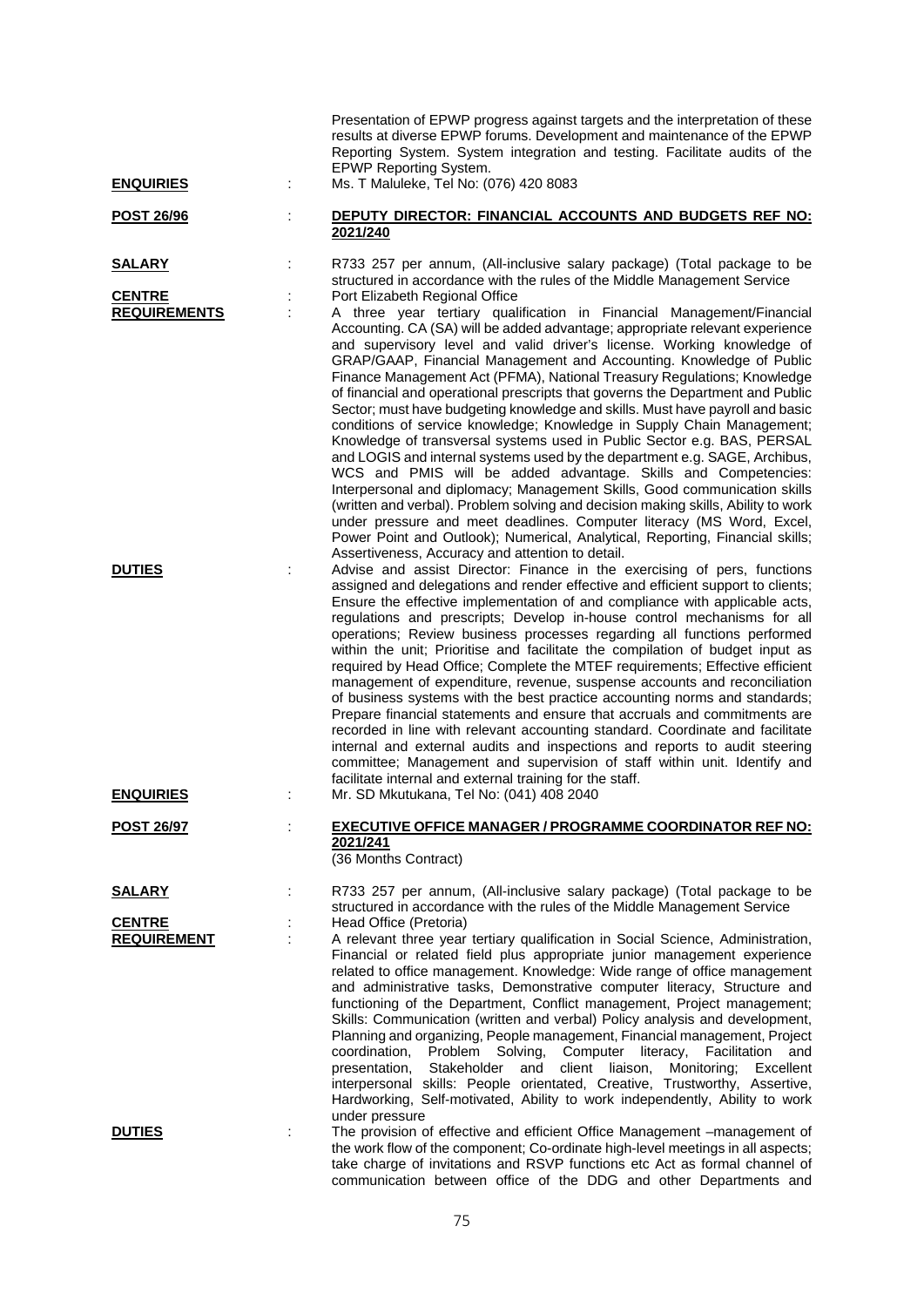|                                                       | organisations; Compile briefing notes as well as other documentation to<br>adequately prepare the DDG for such meetings; Contribute to the development<br>and promotion of the programmes under the jurisdiction of the DDG; Undertake<br>research and inform DDG of such outcomes in strengthening the position of<br>the Branch within the wider context of its mandate; Represent DDG at meetings<br>as and when required; attend certain branch meetings; liaise with relevant<br>stakeholders regarding outstanding information and issues; co-ordinate<br>meetings/workshops (venues, travel, catering etc); manage due dates of<br>correspondence; prepare documentation for meetings, presentations and<br>reports; undertake research and develop appropriate policies, strategies<br>programmes to be used to promote the Branch Coordinate and manage<br>projects in the office of the DDG To render effective and efficient administrative<br>support services - Consolidate all Chief Director's reports to produce a monthly<br>and quarterly Branch report; Ensure efficient records management; administer<br>office correspondence, documents and reports; co-ordinate and organise office<br>activities; draft and type correspondence/documents; manage communication<br>and flow of information in the office; manage the processing of S&T claims,<br>payments and invoices relevant to the office; Manage budget in the DDG's<br>office. Risk and compliance management; Keep up to date with compliance<br>and regulatory requirements and liaise with all relevant stakeholders within and<br>external to the organisation to ensure accurate implementation; Interpret and<br>implement all organisational circulars, policy and other communications that<br>impact on the operation of the business unit. Management of human resources<br>(financial, physical and human)management of section performance within the<br>sub-directorate; Report on the performance of the unit against annual<br>performance plan, operational plan, business requirements and targets;<br>Develop the work plan for the unit and ensure effective prioritisation and<br>resource planning; Agree on the training and development needs of the unit;<br>Manage the implementation of compliant performance management; Manage<br>compliance of the unit against finance, asset management, supply chain and<br>procurement regulations and policy requirements; Manage the financial<br>resources of programmes and projects in charge of in accordance to the<br>PFMA. |
|-------------------------------------------------------|--------------------------------------------------------------------------------------------------------------------------------------------------------------------------------------------------------------------------------------------------------------------------------------------------------------------------------------------------------------------------------------------------------------------------------------------------------------------------------------------------------------------------------------------------------------------------------------------------------------------------------------------------------------------------------------------------------------------------------------------------------------------------------------------------------------------------------------------------------------------------------------------------------------------------------------------------------------------------------------------------------------------------------------------------------------------------------------------------------------------------------------------------------------------------------------------------------------------------------------------------------------------------------------------------------------------------------------------------------------------------------------------------------------------------------------------------------------------------------------------------------------------------------------------------------------------------------------------------------------------------------------------------------------------------------------------------------------------------------------------------------------------------------------------------------------------------------------------------------------------------------------------------------------------------------------------------------------------------------------------------------------------------------------------------------------------------------------------------------------------------------------------------------------------------------------------------------------------------------------------------------------------------------------------------------------------------------------------------------------------------------------------------------------------------------------------------------------------------------------------------------------------------------------------------------------------------------------|
| <b>ENQUIRIES</b>                                      | Mr. S Sokhela Tel No: (012) 406 1143/2043                                                                                                                                                                                                                                                                                                                                                                                                                                                                                                                                                                                                                                                                                                                                                                                                                                                                                                                                                                                                                                                                                                                                                                                                                                                                                                                                                                                                                                                                                                                                                                                                                                                                                                                                                                                                                                                                                                                                                                                                                                                                                                                                                                                                                                                                                                                                                                                                                                                                                                                                            |
| <u>POST 26/98</u>                                     | <b>ASSITANT DIRECTOR: VALUATION SERVICES REF NO: 2021/242</b>                                                                                                                                                                                                                                                                                                                                                                                                                                                                                                                                                                                                                                                                                                                                                                                                                                                                                                                                                                                                                                                                                                                                                                                                                                                                                                                                                                                                                                                                                                                                                                                                                                                                                                                                                                                                                                                                                                                                                                                                                                                                                                                                                                                                                                                                                                                                                                                                                                                                                                                        |
| <b>SALARY</b><br><b>CENTRE</b><br><b>REQUIREMENTS</b> | R470 040 per annum<br>Head Office (Pretoria)<br>A three year tertiary qualification in Real Estate (Property Valuation) plus<br>appropriate and relevant experience in property valuations. Registration with<br>the South African Council for the Property Valuers' Profession in terms of the<br>Property Valuers Profession Act, 2000 (Act 47 of 2000) as a Professional<br>Valuer or Professional Associated Valuer. A valid unendorsed driver's license.<br>Knowledge of valuation of various types of properties and applicable legislation<br>such as, PFMA, GIAMA, MPRA, Expropriation Act 63 of 1975 (as amended)<br>and project planning. Effective communication, advanced report writing,<br>computer literacy, planning and organizing, diplomacy, interpersonal problem<br>solving and presentation skills. Innovative, creative, hardworking, self-<br>motivated, ability to work under pressure, ability to communicate at all levels,<br>analytical thinking, conflict resolution and self-starter. Willingness to travel,<br>work long hours and adapt to work schedules in accordance with professional<br>requirements.                                                                                                                                                                                                                                                                                                                                                                                                                                                                                                                                                                                                                                                                                                                                                                                                                                                                                                                                                                                                                                                                                                                                                                                                                                                                                                                                                                                                                                          |
| <b>DUTIES</b>                                         | Undertake managerial functions and valuation of properties as delegated by<br>the Director Valuation Services. Submit valuation reports to the Secretariat of<br>the Land Affairs Board and liaise with the Board on valuation matters. Assist in<br>reviewing and contesting municipal valuations on state owned properties,<br>lodge objections where necessary to enable savings on municipal rates levied.<br>Assist in driving the mentorship Programme for candidate valuers and<br>associated initiatives. Mentor Candidate valuers. Promote the interest of the<br>valuers' profession in general.                                                                                                                                                                                                                                                                                                                                                                                                                                                                                                                                                                                                                                                                                                                                                                                                                                                                                                                                                                                                                                                                                                                                                                                                                                                                                                                                                                                                                                                                                                                                                                                                                                                                                                                                                                                                                                                                                                                                                                           |
| <b>ENQUIRIES</b>                                      | Mr. H Ndlovu Tel No: (012) 406 1888                                                                                                                                                                                                                                                                                                                                                                                                                                                                                                                                                                                                                                                                                                                                                                                                                                                                                                                                                                                                                                                                                                                                                                                                                                                                                                                                                                                                                                                                                                                                                                                                                                                                                                                                                                                                                                                                                                                                                                                                                                                                                                                                                                                                                                                                                                                                                                                                                                                                                                                                                  |
| <b>POST 26/99</b>                                     | ASSISTANT DIRECTOR: PROPERTY PERFORMANCE MANAGEMENT<br>DISPOSALS REF NO: 2021/243                                                                                                                                                                                                                                                                                                                                                                                                                                                                                                                                                                                                                                                                                                                                                                                                                                                                                                                                                                                                                                                                                                                                                                                                                                                                                                                                                                                                                                                                                                                                                                                                                                                                                                                                                                                                                                                                                                                                                                                                                                                                                                                                                                                                                                                                                                                                                                                                                                                                                                    |
| <b>SALARY</b>                                         | R470 040 per annum                                                                                                                                                                                                                                                                                                                                                                                                                                                                                                                                                                                                                                                                                                                                                                                                                                                                                                                                                                                                                                                                                                                                                                                                                                                                                                                                                                                                                                                                                                                                                                                                                                                                                                                                                                                                                                                                                                                                                                                                                                                                                                                                                                                                                                                                                                                                                                                                                                                                                                                                                                   |

76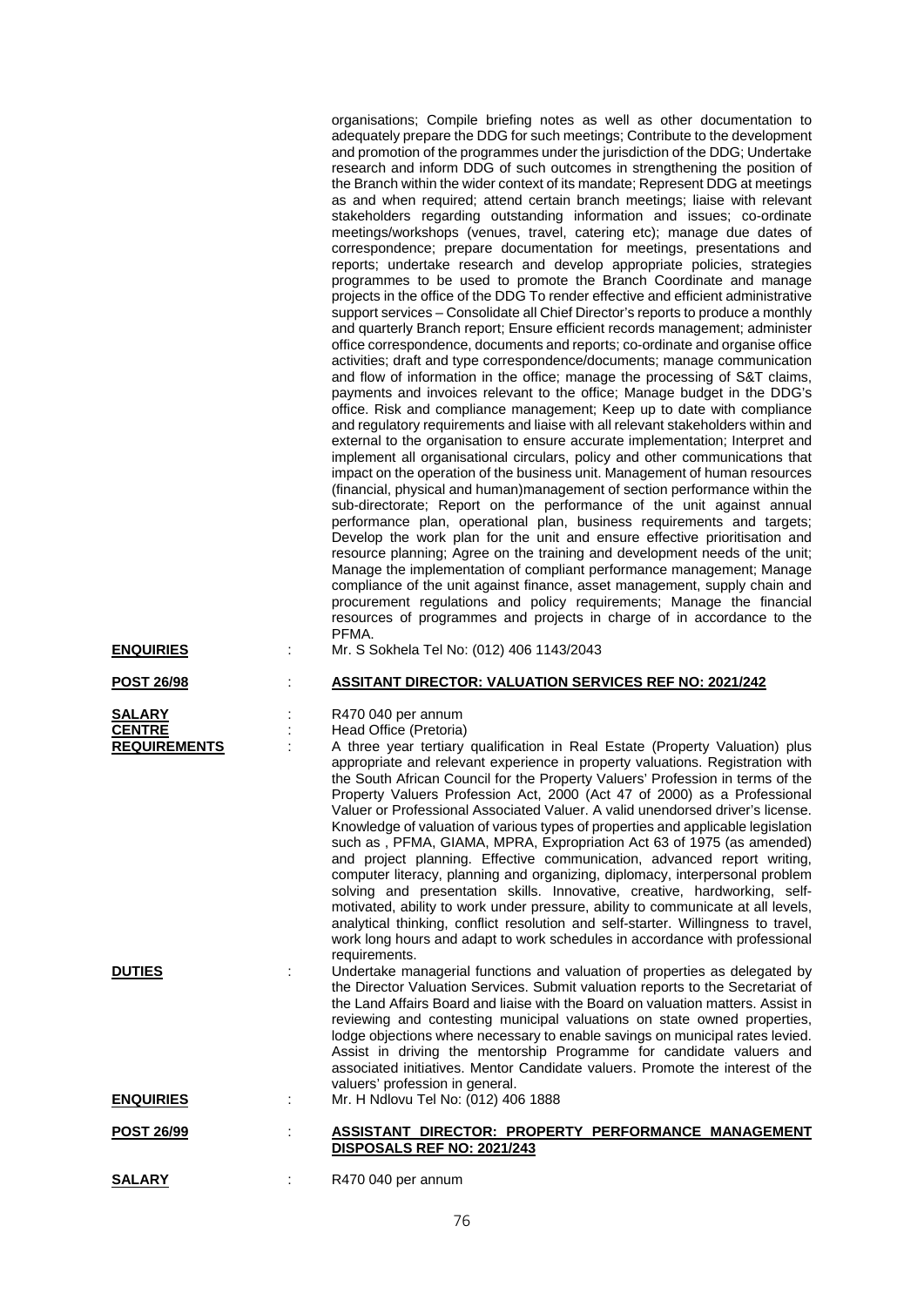| <b>CENTRE</b>                     | Head Office (Pretoria)                                                                                                                                                                                                                                                                                                                                                                                                                                                                                                                                                                                                                                                                                                                                                                                                                                                                                                                                                                                                                                                                                                                                                                                                                                                                                                                                                                                                                                                                                                                                                                                                                                                                                                            |
|-----------------------------------|-----------------------------------------------------------------------------------------------------------------------------------------------------------------------------------------------------------------------------------------------------------------------------------------------------------------------------------------------------------------------------------------------------------------------------------------------------------------------------------------------------------------------------------------------------------------------------------------------------------------------------------------------------------------------------------------------------------------------------------------------------------------------------------------------------------------------------------------------------------------------------------------------------------------------------------------------------------------------------------------------------------------------------------------------------------------------------------------------------------------------------------------------------------------------------------------------------------------------------------------------------------------------------------------------------------------------------------------------------------------------------------------------------------------------------------------------------------------------------------------------------------------------------------------------------------------------------------------------------------------------------------------------------------------------------------------------------------------------------------|
| <b>REQUIREMENTS</b>               | A three year tertiary qualification in the Real Estate Management, Property<br>Law, Financial/Business Management or related equivalent with relevant<br>appropriate experience in Property Management preferably in Immovable<br>Asset/Property Disposals. Knowledge of State Land Disposal Act, Broad<br>Based Black Economic Empowerment Act, Government Immovable Asset<br>Management Act, Public Financial Management Act, Treasury Regulations,<br>Supply Chain Management framework, Preferential Procurement Policy<br>Framework, Procurement directives and procedures, administration skills,<br>decision making skills, problem solving, writing skills, ability to operate under<br>pressure, highly motivated, good understanding of asset management, valid<br>driver's licence, excellent interpersonal and communication skills.                                                                                                                                                                                                                                                                                                                                                                                                                                                                                                                                                                                                                                                                                                                                                                                                                                                                                  |
| <b>DUTIES</b><br><b>ENQUIRIES</b> | The incumbent will be responsible for assisting the Deputy Director in<br>facilitating disposal of immovable assets for Government socio economic<br>objectives (Land Reform, Human Settlements, Servitudes for water, roads,<br>electricity etc.) and those identified as superfluous to the needs of the State<br>with the following key result area: Manage the disposal process of State land-<br>co-ordinate and facilitate the process of disposing immovable assets requested<br>for Government's key strategic objectives; co-ordinate and facilitate the<br>process of identifying superfluous land to be disposed; manage the<br>prioritisation of land to be disposed; develop and implement strategies to guide<br>the disposal of State land; ensure that all land disposal do not infringe with the<br>National Land Reform Programme; manage the transfer of ownership of land<br>disposed; ensure compliance to departmental policies on disposal.<br>Mr. M Cele Tel No: (012) 406 1204                                                                                                                                                                                                                                                                                                                                                                                                                                                                                                                                                                                                                                                                                                                           |
|                                   |                                                                                                                                                                                                                                                                                                                                                                                                                                                                                                                                                                                                                                                                                                                                                                                                                                                                                                                                                                                                                                                                                                                                                                                                                                                                                                                                                                                                                                                                                                                                                                                                                                                                                                                                   |
| POST 26/100                       | CLINICAL PROGRAMME CO-ORDINATOR (WELLNESS) REF<br>NO:<br><b>PWH/EHWP/17/21</b><br>Directorate: Nursing Department                                                                                                                                                                                                                                                                                                                                                                                                                                                                                                                                                                                                                                                                                                                                                                                                                                                                                                                                                                                                                                                                                                                                                                                                                                                                                                                                                                                                                                                                                                                                                                                                                 |
| <b>SALARY</b>                     | R376 596 - R443 601 per annum, (plus benefits)                                                                                                                                                                                                                                                                                                                                                                                                                                                                                                                                                                                                                                                                                                                                                                                                                                                                                                                                                                                                                                                                                                                                                                                                                                                                                                                                                                                                                                                                                                                                                                                                                                                                                    |
| <b>CENTRE</b>                     | Pretoria West Hospital                                                                                                                                                                                                                                                                                                                                                                                                                                                                                                                                                                                                                                                                                                                                                                                                                                                                                                                                                                                                                                                                                                                                                                                                                                                                                                                                                                                                                                                                                                                                                                                                                                                                                                            |
| <b>REQUIREMENTS</b>               | Relevant undergraduate qualification Registration with the professional body<br>and supervisory experience will be an added advantage. Knowledge of<br>Microsoft Office suite programs. Knowledge of Public Service Act, Policies and<br>Regulations. Knowledge of Employee, Health and Wellness (EHW) strategic<br>framework. Knowledge of Employee, Health and Wellness (EHW) Policies.<br>Knowledge of employee value preposition. (Presentation, Analytical,<br>Communication and Counselling skills. A valid driver's license.                                                                                                                                                                                                                                                                                                                                                                                                                                                                                                                                                                                                                                                                                                                                                                                                                                                                                                                                                                                                                                                                                                                                                                                               |
| <b>DUTIES</b>                     | Provide training and administrative support to the unit. Monitor, evaluate and<br>assess the impact of EAP/ EHWP at Pretoria west Hospital. Implement,<br>monitor and provide administrative support and guidance on the<br>implementation of EHWP strategic programs including HIV & AIDS, STI and<br>TB. Implement change and resilience management initiatives. Capacity<br>building through training and coaching. Implement workplace life skills<br>programs. Promotion and marketing of EHWP. Provide management advisory<br>service. Develop, manage and report on programmes planned for the unit.<br>Champion the employee value preposition (EVP). Develop implement and<br>maintain standard operating procedures and practices for EHW service<br>delivery implement and maintain standard operating procedures and practices<br>for EHW service delivery that ensures confidential, ethical and quality services.<br>Implement and ensure policies are in line with the new developments in the<br>field of EHW. Research, analyse and reporting on programme Utilization,<br>interventions and advise management on improvement of quality standards.<br>Identify risk factors. Compile reports regarding the findings<br>and<br>recommendations and implementation of recommended interventions.<br>Management, Health and Productivity management (HPM), Safety health<br>environment risk and quality policy management (SHERQ), wellness<br>management, Gender and Diversity management. Implementation of Policy on<br>reasonable accommodation and Assistive devices (PRAAD). Ensure proper<br>files, office correspondence, documents and reports. Draft and type standard<br>correspondence and documents. |
| <b>ENQUIRIES</b>                  | Ms NL Madiba Tel No: (012) 380 1206/1205                                                                                                                                                                                                                                                                                                                                                                                                                                                                                                                                                                                                                                                                                                                                                                                                                                                                                                                                                                                                                                                                                                                                                                                                                                                                                                                                                                                                                                                                                                                                                                                                                                                                                          |
| <b>APPLICATIONS</b>               | All Applications can be delivered to: Pretoria West Hospital, HR Department,<br>380 Sytze Wierda Avenue, Philip Nel Park, Pretoria West or posted to Pretoria<br>West Hospital, HR Department, Private Bag X02, Pretoria West 0117.                                                                                                                                                                                                                                                                                                                                                                                                                                                                                                                                                                                                                                                                                                                                                                                                                                                                                                                                                                                                                                                                                                                                                                                                                                                                                                                                                                                                                                                                                               |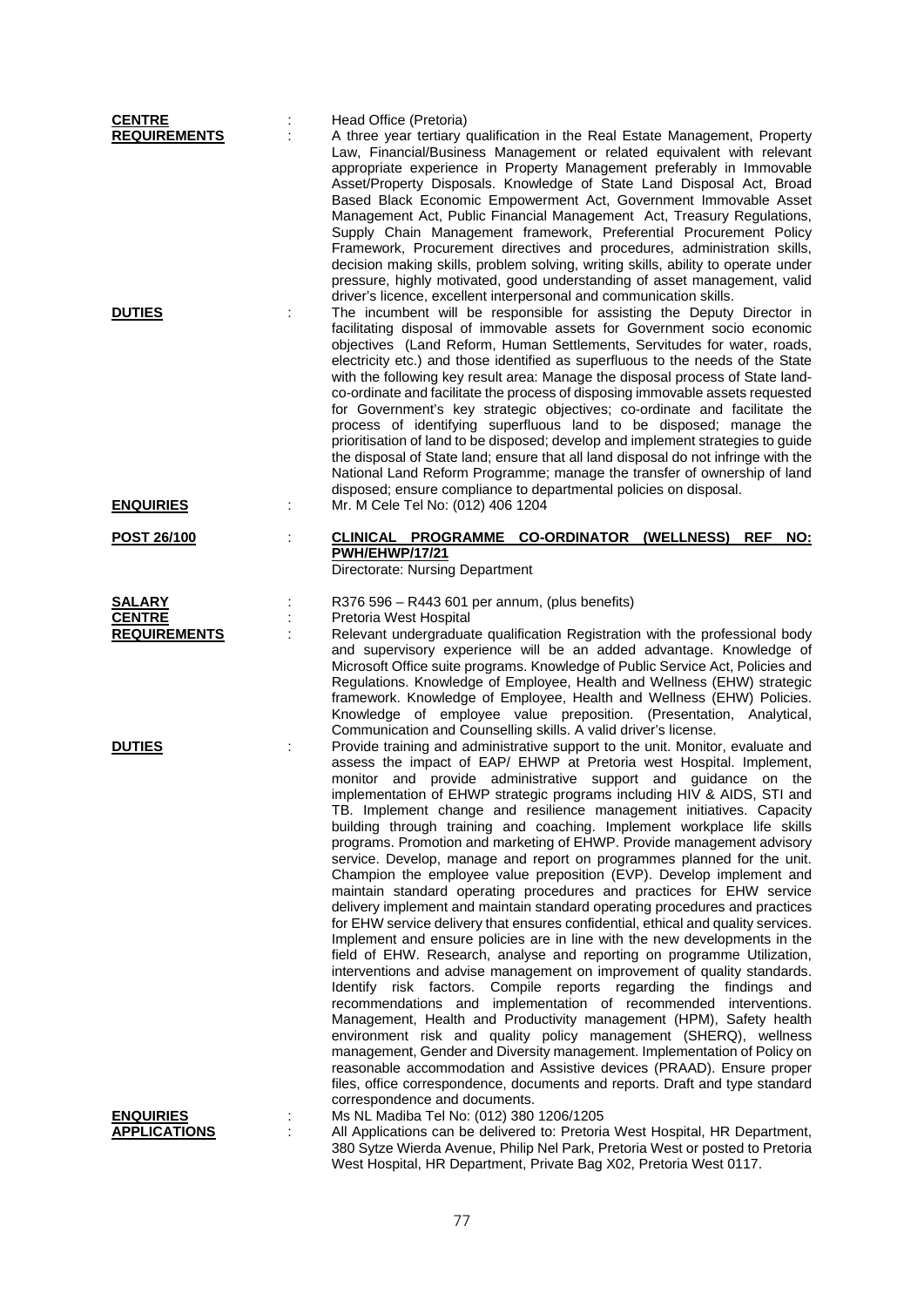| <b>NOTE</b>                                           |   | Applications must be submitted on form new Z83 (obtainable from any Public<br>Service department) and must be completed in full and page 2 duly signed.<br>Clear indication of the post and reference number that is being applied for must<br>be indicated on your Z.83. A recent CV specifying all qualifications and<br>experience, with respective dates and certified copies of qualifications and ID<br>must be attached. General information: If any discrepancies found, services<br>will be terminated with immediate effect.                                                                                                                                                           |
|-------------------------------------------------------|---|--------------------------------------------------------------------------------------------------------------------------------------------------------------------------------------------------------------------------------------------------------------------------------------------------------------------------------------------------------------------------------------------------------------------------------------------------------------------------------------------------------------------------------------------------------------------------------------------------------------------------------------------------------------------------------------------------|
| <b>CLOSING DATE</b>                                   | ÷ | 20 August 2021                                                                                                                                                                                                                                                                                                                                                                                                                                                                                                                                                                                                                                                                                   |
| <u>POST 26/101</u>                                    |   | SENIOR ADMINISTRATIVE OFFICER: ACQUISITION AND LEASING REF<br>NO: 2021/244                                                                                                                                                                                                                                                                                                                                                                                                                                                                                                                                                                                                                       |
| <b>SALARY</b><br><b>CENTRE</b><br><b>REQUIREMENTS</b> |   | R316 791.per annum<br>Pretoria Regional Office<br>A three year tertiary qualification in Property Management/ Administration/<br>Finance/Management/ or Legal field or equivalent qualification plus<br>appropriate relevant experience in property field. A sound understanding of<br>property legislations. Knowledge of the Government Procurement Systems.<br>Good financial and negotiation skills. Sound analytical and problem solving<br>skills. An understanding of the PFMA. Good communication skills both verbal<br>and written. Understanding of derivative forms of acquisition of property. Good<br>interpersonal skills and Computer Skills. A valid driver's license will be an |
| <b>DUTIES</b><br><b>ENQUIRIES</b>                     | ÷ | added advantage.<br>Procure and administer fixed properties. Determine and analyse acquisitions<br>options to meet requirements of the clients. Negotiate and implement the most<br>beneficial and legally acceptable forms of acquisition of property assets. Views<br>tendered or identified properties. Keep track of property marked trends.<br>Compilation of management reports. Compilation of budgets. Effective<br>expenditure control. Management of Leases and inspection of Properties.<br>Ms. P Lekgau, Tel No: (012) 492 2297                                                                                                                                                      |
| <b>POSTS 26/102</b>                                   |   | <b>SENIOR ADMINISTRATIVE OFFICER: MOVABLE ASSETS MANAGEMENT</b><br><b>REF NO: 2021/245</b>                                                                                                                                                                                                                                                                                                                                                                                                                                                                                                                                                                                                       |
| <b>SALARY</b><br><b>CENTRE</b><br><b>REQUIREMENTS</b> |   | R316 791 per annum<br>Pretoria Regional Office<br>A three year tertiary qualification in Financial Management or equivalent<br>qualification coupled with appropriate experience. Knowledge of LOGIS,<br>BAS/SAGE. Treasury Regulations, PPPF, PFMA requirements, National<br>Treasury Guidelines as well as knowledge of asset lifecycles and financial<br>statements. Written and verbal communications skills. Leadership skills.<br>Computer skills. Valid driver's license.                                                                                                                                                                                                                 |
| <b>DUTIES</b>                                         |   | Manage the life cycle of movable assets. Ensure bar-coding of new assets.<br>Tracking and movement of movable assets. Verification of existing assets.<br>Maintaining Movable Asset Register on LOGIS. Manage the filing system of all<br>documentation. Disposal of redundant/obsolete assets as per Treasury<br>Regulations. Control and manage the procurement of all assets. Liaise with<br>Prestige and other clients. Supervise subordinates.                                                                                                                                                                                                                                              |
| <b>ENQUIRIES</b>                                      | ÷ | Ms. E Matinyane, Tel No: (012) 492 3041<br>ADMIN OFFICER: IAR GIS REF NO: 2021/246 (X4 POSTS)                                                                                                                                                                                                                                                                                                                                                                                                                                                                                                                                                                                                    |
| <u>POST 26/103</u>                                    |   | (36 Months Contract)                                                                                                                                                                                                                                                                                                                                                                                                                                                                                                                                                                                                                                                                             |
| SALARY<br><b>CENTRE</b><br><b>REQUIREMENT</b>         |   | R257 508 per annum<br>Head Office (Pretoria)<br>three-year tertiary<br>qualification<br>Information Technology,<br>Project<br>A<br>Management, Property Management and Asset Management with relevant<br>experience in IT Environment, Asset Management and Property management.<br>Experience in State land administration and verification of immovable assets<br>(land and buildings) will be an added advantage. As well as Geographic<br>Information Systems (GIS). Computer literacy. Decision making skills.<br>Negotiation skills. Excellent inter-personal skills and Communication skills.<br>Good Verbal and written communication Skills. Ability to work under pressure             |
| <b>DUTIES</b>                                         |   | and deadline driven.<br>General administrative responsibilities and functions to support the Deputy<br>Director: Immovable Asset Register. By maintain GIS databases and use GIS<br>software to analyse the spatial and non-spatial information in them. Digitizing                                                                                                                                                                                                                                                                                                                                                                                                                              |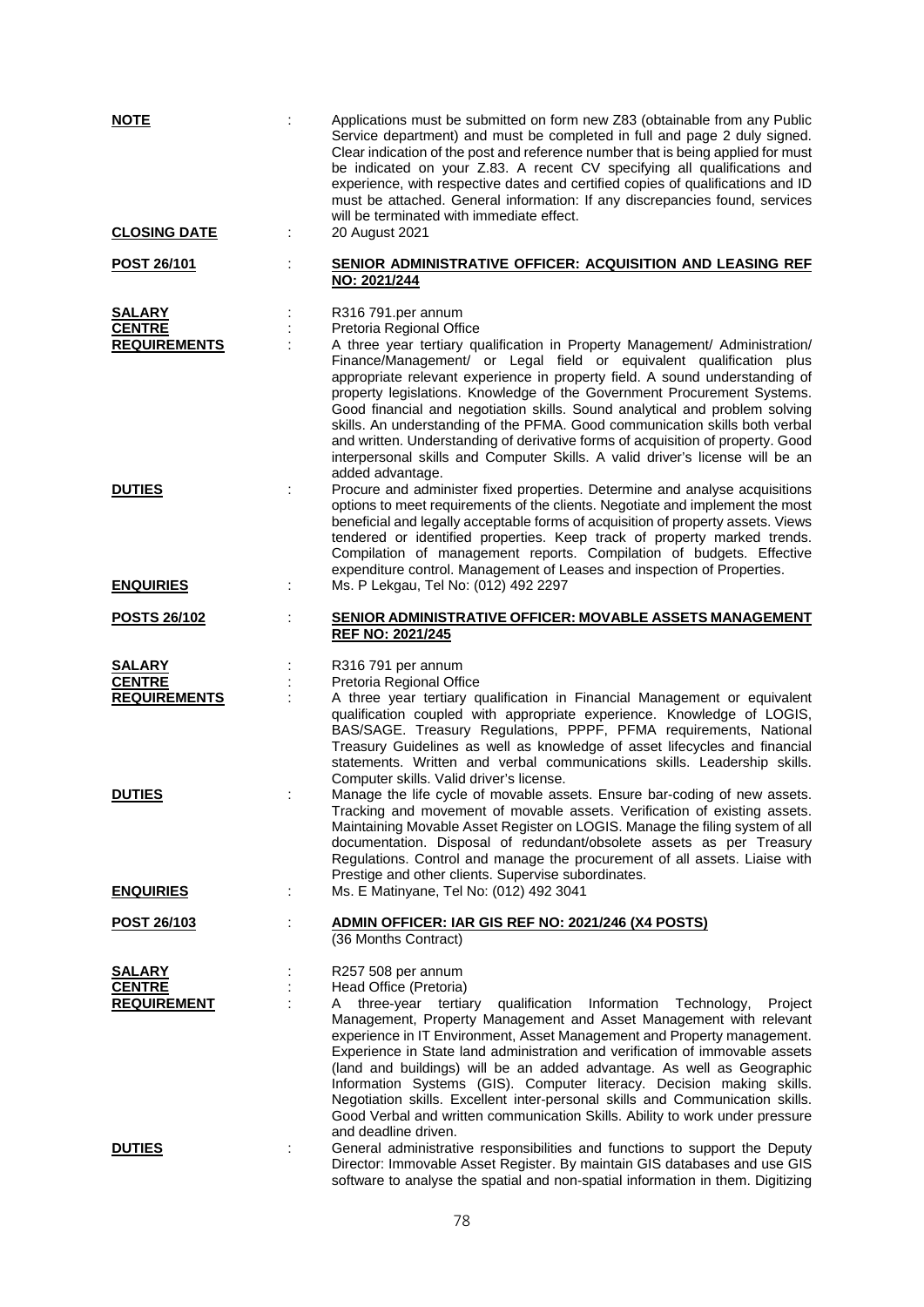| <b>ENQUIRIES</b>        | building footprints, measuring building extent, and creating virtual sites and<br>merged properties on Quantum Geographic Information Systems (QGIS)<br>application for physical verification purpose. Entering various types of data into<br>GIS databases, such as text or spreadsheet files of latitude and longitude<br>coordinates, tabular data, aerial or satellite imagery, and manual digitizing of<br>map images. Installation, configuration, troubleshooting and monitoring of<br>oracle mobile server and synchronization issues. User administration and<br>support, creating cluster and allocation on the Quality Assurance (QA) system<br>for fieldwork purpose. Support Fieldworkers with physical verification queries<br>and challenges with the Mobile App and distribute properties for fieldwork<br>purpose. Monitoring GEOSERVER operations. Generate shape files and<br>update the GIS database using Oracle Map builder. Extract and deploy<br>Building, Site, Facility and components reports on the database using SQL<br>Script, required by the management.<br>Mr. S Sokhela Tel No: (012) 406 1143/2043 |
|-------------------------|----------------------------------------------------------------------------------------------------------------------------------------------------------------------------------------------------------------------------------------------------------------------------------------------------------------------------------------------------------------------------------------------------------------------------------------------------------------------------------------------------------------------------------------------------------------------------------------------------------------------------------------------------------------------------------------------------------------------------------------------------------------------------------------------------------------------------------------------------------------------------------------------------------------------------------------------------------------------------------------------------------------------------------------------------------------------------------------------------------------------------------------|
| <b>POST 26/104</b>      | <u>ADMINISTRATION OFFICER: UTILIZATION AND CONTRACT REF NO:</u><br>2021/247                                                                                                                                                                                                                                                                                                                                                                                                                                                                                                                                                                                                                                                                                                                                                                                                                                                                                                                                                                                                                                                            |
|                         |                                                                                                                                                                                                                                                                                                                                                                                                                                                                                                                                                                                                                                                                                                                                                                                                                                                                                                                                                                                                                                                                                                                                        |
| SALARY<br><b>CENTRE</b> | R257 508 per annum<br>Nelspruit regional office                                                                                                                                                                                                                                                                                                                                                                                                                                                                                                                                                                                                                                                                                                                                                                                                                                                                                                                                                                                                                                                                                        |
| <b>REQUIREMENTS</b>     | A three year tertiary qualification or equivalent qualification in a property related                                                                                                                                                                                                                                                                                                                                                                                                                                                                                                                                                                                                                                                                                                                                                                                                                                                                                                                                                                                                                                                  |
|                         | or legal field. Appropriate experience in leasing, property administration and/or<br>acquisition of property rights. Knowledge and understanding of Government<br>procurement procedures and regulations. Understanding and knowledge of the<br>PFMA, PPPFA and SCM. Understanding of the property market and its trends.<br>Good communication (verbal and written) and interpersonal skills. Computer<br>literacy. A valid driver's licence                                                                                                                                                                                                                                                                                                                                                                                                                                                                                                                                                                                                                                                                                          |
| <b>DUTIES</b>           | Effective administration in the utilization regarding the potential of state owned<br>properties, undertake site visits and condition survey to determine utilization<br>potentials. The provision of optimal utilization of state owned properties.<br>Manage property details and maintain property management information<br>systems and fixed asset register. Administrative measures against unlawful<br>occupations. Liaise with clients to determine their property related<br>requirements. Assist in identification of redundant state properties for disposal.<br>The provision of management support of property related contracts and<br>agreements.                                                                                                                                                                                                                                                                                                                                                                                                                                                                       |
| <b>ENQUIRIES</b>        | Ms MM Mokgohlao, Tel No: (013) 753 6301                                                                                                                                                                                                                                                                                                                                                                                                                                                                                                                                                                                                                                                                                                                                                                                                                                                                                                                                                                                                                                                                                                |
| <b>POST 26/105</b>      | OFFICER: TRANSPORT:<br><b>PROVISIONING</b><br><b>ADMINISTRATIVE</b><br><b>AND</b>                                                                                                                                                                                                                                                                                                                                                                                                                                                                                                                                                                                                                                                                                                                                                                                                                                                                                                                                                                                                                                                      |
|                         | LOGISTICS (SCM) REF NO: 2021/248                                                                                                                                                                                                                                                                                                                                                                                                                                                                                                                                                                                                                                                                                                                                                                                                                                                                                                                                                                                                                                                                                                       |
| <b>SALARY</b>           | R257 508 per annum                                                                                                                                                                                                                                                                                                                                                                                                                                                                                                                                                                                                                                                                                                                                                                                                                                                                                                                                                                                                                                                                                                                     |
| <b>CENTRE</b>           | Cape Town Regional                                                                                                                                                                                                                                                                                                                                                                                                                                                                                                                                                                                                                                                                                                                                                                                                                                                                                                                                                                                                                                                                                                                     |
| <b>REQUIREMENTS</b>     | A three year tertiary qualification in Logistics/ Transport Management/ Public<br>Administration/ Public Management or equivalent qualification. Appropriate<br>working experience in Transport Management. Sound knowledge and<br>understanding of pertinent policies related to procurement of goods and<br>services, National Treasury Regulations, Supply Chain Management, PFMA,<br>PPPFA Act and Regulations, and Code of Conduct. Thorough knowledge and<br>understanding of Standard Charts of Accounts (SCOA) and applicable financial<br>business systems (LOGIS and BAS or SAGE). Excellent verbal and written<br>communication skills, Problem Solving, Analytical skills and Computer literacy.<br>An ability to handle confidential information. A valid driver's license. Clientele/<br>customer relation's skills, good interpersonal skills; decision making skills;<br>presentations skills (including report writing), hard-working and highly<br>motivated. Ability to work effectively and efficiently under pressure; willing to<br>adapt to work schedule in accordance with directorate's requirements.        |
| <b>DUTIES</b>           | Ensuring day-to-day management and maintenance of fleet vehicles. Verify<br>monthly kilometers travelled before approval for payment. Authorize trip<br>itineraries. Receive and certify invoices for processing of monthly payments.<br>Verify and process Subsistence and Transport claims. Ensure safe parking of                                                                                                                                                                                                                                                                                                                                                                                                                                                                                                                                                                                                                                                                                                                                                                                                                   |
|                         | fleet. Maintain records of driver's licenses, trip authorization files, etc. Ensure<br>service maintenance of vehicles. Redirect traffic fines. Prevent misuse of fleet.<br>Inspection of subsidized vehicle and processing of new applications. Ensure<br>compliance with the transport policies, procedures and processes. Perform<br>other related tasks as per supervisor's instructions and willingness to adapt to                                                                                                                                                                                                                                                                                                                                                                                                                                                                                                                                                                                                                                                                                                               |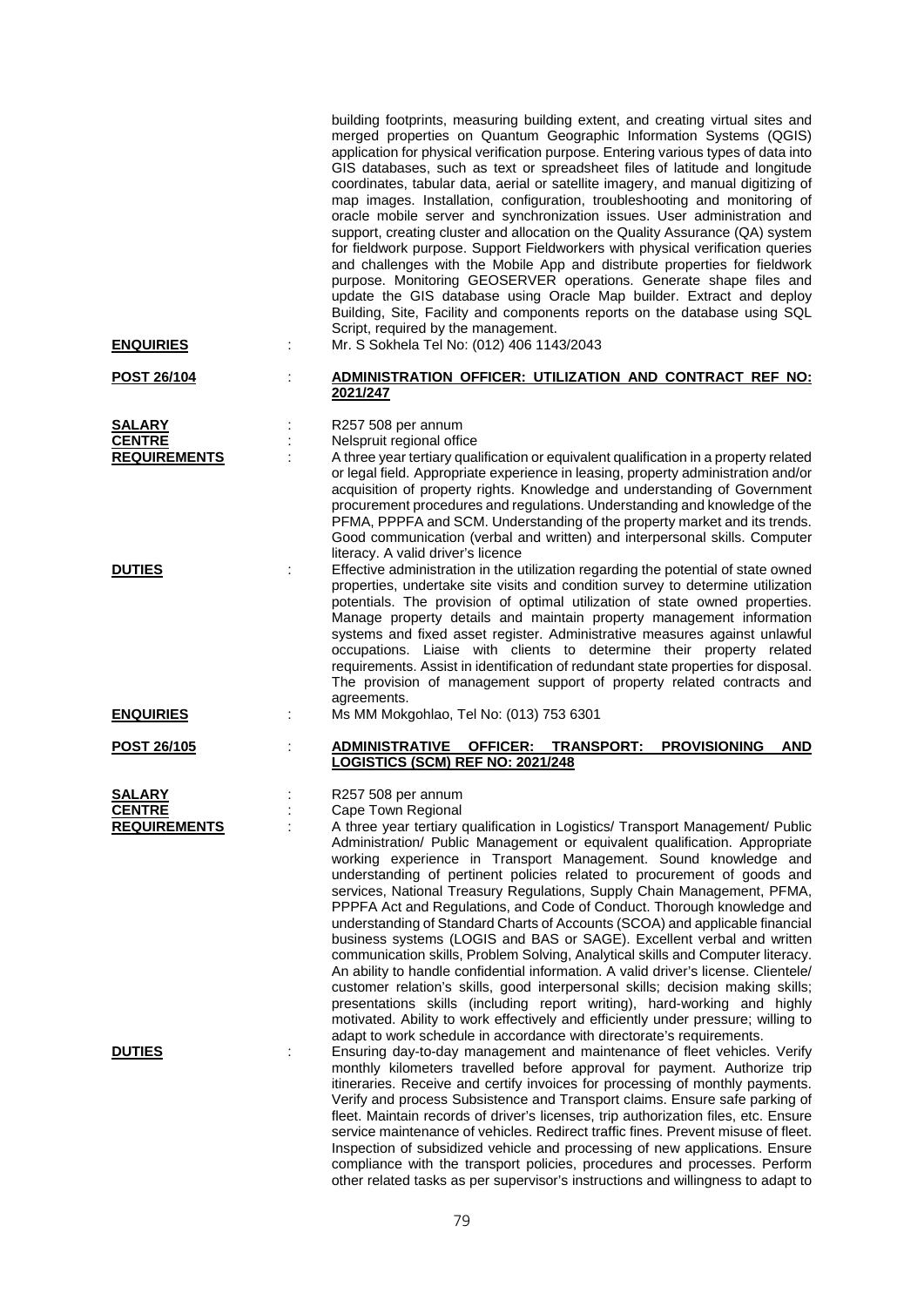| <b>ENQUIRIES</b>                                      | ÷ | work schedule in accordance with office requirements. Assist with preparation<br>of Interim and Annual Financial Statements. Ensure effective management of<br>Fleet and Subsidised vehicle. Ensure adherence to prescripts/ policies and<br>provide advice to all Units with regards to provisioning of goods and services<br>as well as logistical services.<br>Mr. S Tyhomfa, Tel No: (021) 402 2083                                                                                                                                                                                                                                                                                                                                                                                                                                                                                                                                                                                                                                                                                                                                                                                                                                                                                                                                                                                                                                                               |
|-------------------------------------------------------|---|-----------------------------------------------------------------------------------------------------------------------------------------------------------------------------------------------------------------------------------------------------------------------------------------------------------------------------------------------------------------------------------------------------------------------------------------------------------------------------------------------------------------------------------------------------------------------------------------------------------------------------------------------------------------------------------------------------------------------------------------------------------------------------------------------------------------------------------------------------------------------------------------------------------------------------------------------------------------------------------------------------------------------------------------------------------------------------------------------------------------------------------------------------------------------------------------------------------------------------------------------------------------------------------------------------------------------------------------------------------------------------------------------------------------------------------------------------------------------|
| <u>POST 26/106</u>                                    |   | ADMINISTRATIVE OFFICER: IMMOVABLE ASSET REGISTER REF NO:<br>2021/249                                                                                                                                                                                                                                                                                                                                                                                                                                                                                                                                                                                                                                                                                                                                                                                                                                                                                                                                                                                                                                                                                                                                                                                                                                                                                                                                                                                                  |
| <u>SALARY</u><br><b>CENTRE</b><br><b>REQUIREMENTS</b> | ÷ | R257 508 per annum<br>Cape Town Regional Office<br>A three year tertiary qualification in the Built Environment; Property<br>Management; Real Estate; Town & Regional Planning; Construction,<br>Accounting, Commerce or tertiary qualification with any of the following as<br>major subjects; Property Law / Asset Management or Accounting with relevant<br>experience in Property / Accounting / Immovable Asset Register Management.<br>Appropriate relevant experience in State land administration and verification of<br>immovable assets (land and buildings) will be an added advantage. Valid<br>Driver's License. Computer literacy. Decision making skills. Negotiation skills.<br>Excellent inter-personal skills and Communication skills. Good Verbal and<br>written communication Skills. Ability to work under pressure and deadline<br>driven.                                                                                                                                                                                                                                                                                                                                                                                                                                                                                                                                                                                                     |
| <b>DUTIES</b>                                         |   | General administrative responsibilities and functions to support the Deputy<br>Director: Immovable Asset Register. Assist the Deputy Director with monitoring<br>tasks during the implementation phase of various Immovable Asset Register<br>projects. Administer the performance of physical verification activities to<br>provide status information around the existence and condition of all Immovable<br>Assets in the register. Monitor that all improvements to state property are<br>appropriately identified and recorded in the IAR. Vesting of land parcels and<br>endorsement of title deeds under the custodianship of DPW. Verify documents<br>or information from numerous sources (Deeds Office, Surveyor-General,<br>Municipalities, etc.). Perform such other duties, appropriate to the role, as may<br>be required by the Deputy Director.                                                                                                                                                                                                                                                                                                                                                                                                                                                                                                                                                                                                       |
| <b>ENQUIRIES</b>                                      |   | Ms. L Mahlombe Tel No: (021) 402 2328                                                                                                                                                                                                                                                                                                                                                                                                                                                                                                                                                                                                                                                                                                                                                                                                                                                                                                                                                                                                                                                                                                                                                                                                                                                                                                                                                                                                                                 |
| <b>POST 26/107</b>                                    |   | <b>ADMIN CLERK: GEOGRAPHIC INFORMATION SYSTEM (GIS) REF NO:</b><br>2021/250 (X7 POSTS)<br>(36 Months Contract)                                                                                                                                                                                                                                                                                                                                                                                                                                                                                                                                                                                                                                                                                                                                                                                                                                                                                                                                                                                                                                                                                                                                                                                                                                                                                                                                                        |
| <b>SALARY</b><br><b>CENTRE</b><br><b>REQUIREMENT</b>  |   | R173 703 per annum<br>Head Office (Pretoria)<br>Senior Certificate/Grade 12/equivalent qualification. Relevant working<br>experience in Geographic Information Systems and Asset Management.<br>Experience in State land administration and verification of immovable assets<br>will be an added advantage. Computer literacy. Decision making skills.<br>Negotiation skills. Excellent inter-personal skills and Communication skills.<br>Good Verbal and written communication Skills. Ability to work under pressure<br>and dead line driven.                                                                                                                                                                                                                                                                                                                                                                                                                                                                                                                                                                                                                                                                                                                                                                                                                                                                                                                      |
| <b>DUTIES</b>                                         |   | Assist the REIRS Branch with coordination and execution of GIS activities<br>related to Asset Verification, validation and data cleansing of Asset attribute<br>data and to assist with the Coastal reserves research and land surveying<br>project, Verify documents or information through Deeds Search with Deeds<br>Office, Surveyor-General, Lapsis (Housing Development Agency website) and<br>Municipalities, Confirming ownership of properties in ensuring that correct and<br>accurate property information is captured on IAR as well with the property that<br>are on Provincial IAR - reflected on Deeds web, Perform such other duties,<br>appropriate to the role, as may be required by the Assistant Director and<br>Deputy Director, IAR Physical Verification Desktop planning, Maintain GIS<br>databases, and use GIS software to analyse the spatial and non-spatial<br>information in them, Digitizing building footprints, measuring building extent,<br>and creating virtual sites and merged properties on Quantum Geographic<br>Information Systems (QGIS) application for physical verification purpose,<br>Entering various types of data into GIS databases, such as text or spreadsheet<br>files of latitude and longitude coordinates, tabular data, aerial or satellite<br>imagery, and manual digitizing of map images with the assistance of the GIS<br>ASD, Support Fieldworkers with physical verification queries and challenges |